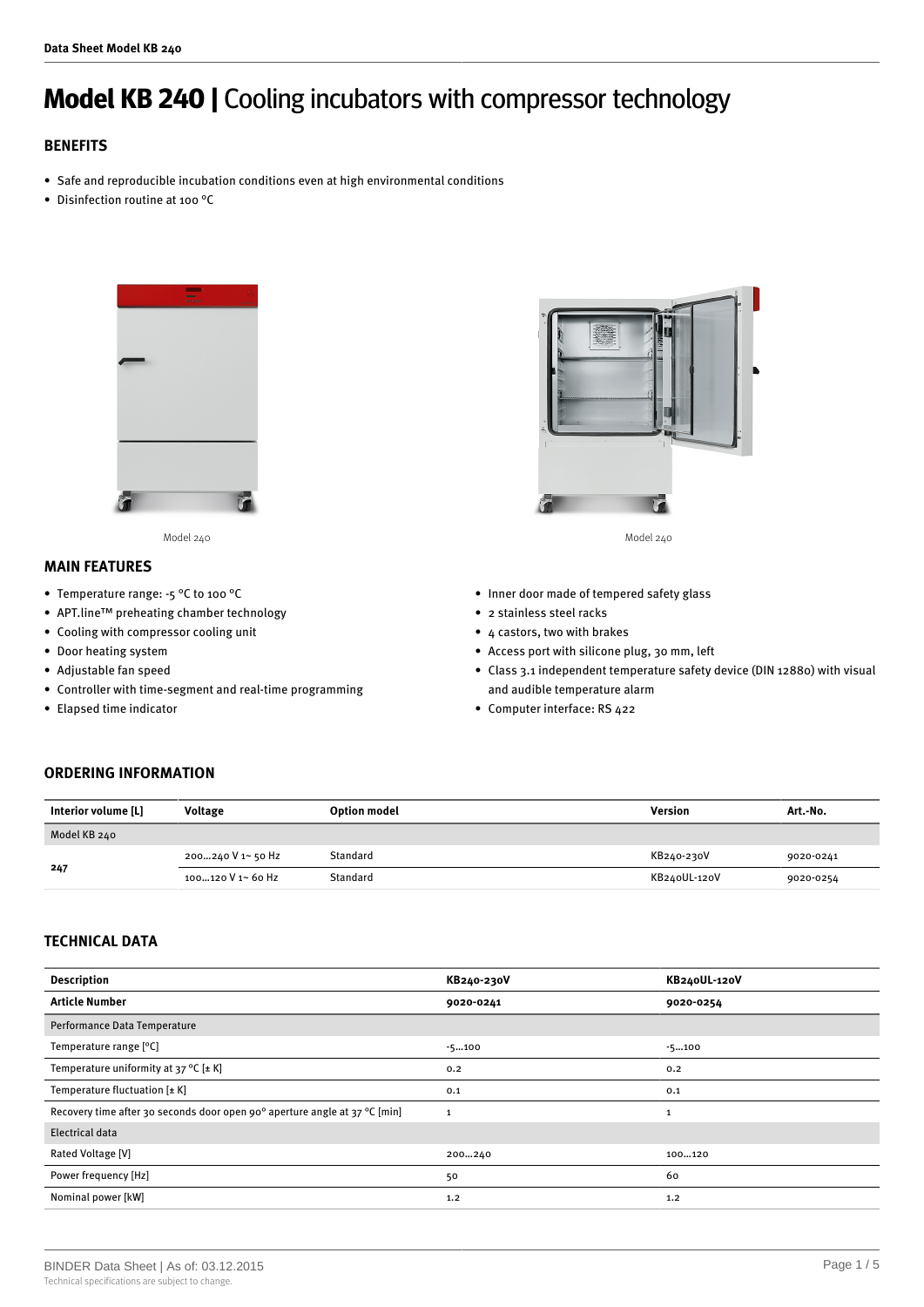#### **Data Sheet Model KB 240**

| <b>Description</b>                    | KB240-230V   | KB240UL-120V |
|---------------------------------------|--------------|--------------|
| <b>Article Number</b>                 | 9020-0241    | 9020-0254    |
| Unit fuse [A]                         | 16           | 16           |
| Phase (Nominal voltage)               | $1^{\sim}$   | $1~\sim$     |
| <b>Measures - Outer dimensions</b>    |              |              |
| Width net [mm]                        | 925          | 925          |
| Height net [mm]                       | 1465         | 1465         |
| Depth net [mm]                        | 800          | 800          |
| Wall clearance back [mm]              | 100          | 100          |
| Wall clearance sidewise [mm]          | 100          | 100          |
| Measures - Doors                      |              |              |
| Inner doors                           | $\mathbf 1$  | $\mathbf{1}$ |
| Unit doors                            | $\mathbf{1}$ | $\mathbf{1}$ |
| <b>Measures - Internal Dimensions</b> |              |              |
| Width [mm]                            | 650          | 650          |
| Height [mm]                           | 785          | 785          |
| Depth [mm]                            | 485          | 485          |
| <b>Measures</b>                       |              |              |
| Interior volume [L]                   | 247          | 247          |
| Net weight of the unit (empty) [kg]   | 170          | 170          |
| Load per rack [kg]                    | 30           | 30           |
| Environment-specific data             |              |              |
| Energy consumption at 37 °C           | 260 Wh/h     | 260 Wh/h     |
| Sound-pressure level [dB(A)]          | $\mathbf{o}$ | $\mathbf{o}$ |
|                                       |              |              |

# **OPTIONS AND ACCESSORIES**

| <b>Designation</b>                                                                                                                                                                                                                                                                                                                                                                                                 | <b>Description</b>                                                                                                     | $\star$                  | Art.-No.  |
|--------------------------------------------------------------------------------------------------------------------------------------------------------------------------------------------------------------------------------------------------------------------------------------------------------------------------------------------------------------------------------------------------------------------|------------------------------------------------------------------------------------------------------------------------|--------------------------|-----------|
|                                                                                                                                                                                                                                                                                                                                                                                                                    | 30 mm, left                                                                                                            | 01                       | 8012-0648 |
|                                                                                                                                                                                                                                                                                                                                                                                                                    | 30 mm, right                                                                                                           | 01                       | 8012-0647 |
| <b>Access port with silicone</b><br>plug                                                                                                                                                                                                                                                                                                                                                                           | 30 mm, top                                                                                                             | 01                       | 8012-0649 |
|                                                                                                                                                                                                                                                                                                                                                                                                                    | 50 mm, left                                                                                                            | 01                       | 8012-0653 |
|                                                                                                                                                                                                                                                                                                                                                                                                                    | 50 mm, right                                                                                                           | 01                       | 8012-0652 |
|                                                                                                                                                                                                                                                                                                                                                                                                                    | 50 mm, top                                                                                                             | 01                       | 8012-0650 |
|                                                                                                                                                                                                                                                                                                                                                                                                                    | 100 mm, top                                                                                                            | 01                       | 8012-0651 |
| Analog output, $4 - 20$<br>mA                                                                                                                                                                                                                                                                                                                                                                                      | for temperature values (output not adjustable)                                                                         | 02                       | 8012-0626 |
| <b>Calibration certificate.</b><br>expanded                                                                                                                                                                                                                                                                                                                                                                        | each measurement at additional measuring point or testing temperature                                                  |                          | 8012-0022 |
| for temperature, measurement in center of chamber at specified temperature<br>temperature measurement incl. certificate and 27 measuring points at specified temperature<br><b>Calibration certificate.</b><br>temperature<br>temperature measurement incl. certificate, 15-18 measuring points at specified temperature<br>temperature measurement incl. certificate, 9 measuring points at specified temperature |                                                                                                                        | $\overline{\phantom{0}}$ | 8012-0030 |
|                                                                                                                                                                                                                                                                                                                                                                                                                    |                                                                                                                        |                          | 8012-0921 |
|                                                                                                                                                                                                                                                                                                                                                                                                                    | $\rightarrow$                                                                                                          | 8012-0918                |           |
|                                                                                                                                                                                                                                                                                                                                                                                                                    |                                                                                                                        | $\rightarrow$            | 8012-0915 |
| Class 3.3 independent<br>temperature safety<br>device                                                                                                                                                                                                                                                                                                                                                              | with visual alarm (DIN 12880)                                                                                          |                          |           |
|                                                                                                                                                                                                                                                                                                                                                                                                                    | 120 V option model                                                                                                     |                          | 8012-0612 |
|                                                                                                                                                                                                                                                                                                                                                                                                                    | 230 V option model                                                                                                     | $\rightarrow$            | 8012-0610 |
| Data Logger Kit                                                                                                                                                                                                                                                                                                                                                                                                    | T 220: temperature logging from -90 °C to 220 °C                                                                       | 19                       | 8012-0715 |
| Data Logger Kit,<br>software                                                                                                                                                                                                                                                                                                                                                                                       | LOG ANALYZE software kit, configuration and evaluation software for all BINDER Data Logger Kits (incl. USB data cable) | 19                       | 8012-0821 |
| Door lock                                                                                                                                                                                                                                                                                                                                                                                                          | lockable door handle                                                                                                   | $\overline{\phantom{0}}$ | 8012-0584 |
| <b>Ethernet interface</b>                                                                                                                                                                                                                                                                                                                                                                                          | in place of RS 422, for communication software                                                                         | $\overline{\phantom{0}}$ | 8012-0613 |
|                                                                                                                                                                                                                                                                                                                                                                                                                    |                                                                                                                        |                          |           |

\* Notes › See last page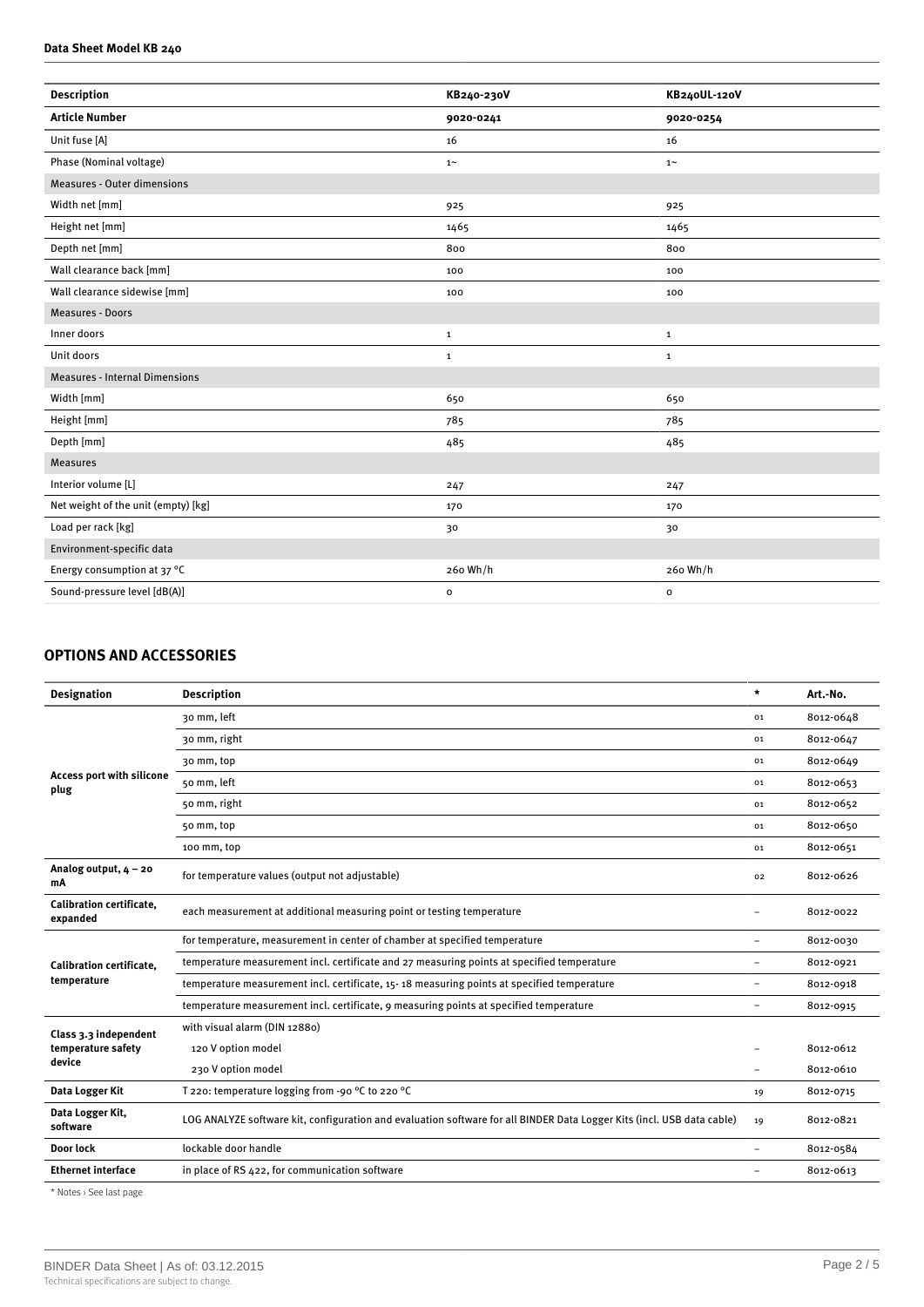| <b>Designation</b>                            | <b>Description</b>                                                                                                                                     | $\star$  | Art.-No.  |
|-----------------------------------------------|--------------------------------------------------------------------------------------------------------------------------------------------------------|----------|-----------|
|                                               | RS 422 cable set and RS 232 / RS 422 interface converter for connection to 10-way plug distributor or for connection to<br>a unit                      |          |           |
| Interface converter                           | 120 V, 60 Hz option model                                                                                                                              |          | 8012-0557 |
|                                               | 230 V, 50/60 Hz option model                                                                                                                           |          | 8012-0556 |
| Interface converter,<br>USB/RS422             | RS 422 cable set and RS 422 / USB interface converter for connection to 10-way plug distributor or for connection to a<br>unit (USB-powered converter) |          | 8012-0665 |
| <b>Interior socket</b>                        | coverable, with associated LEMO connector (nominal voltage, max. 500 W, max. 90 °C, protection class IP67)                                             | 07       | 8012-0640 |
| <b>Magnetic Pouch (A4)</b>                    | insert pouch with magnetic strip                                                                                                                       |          | 1007-0065 |
| pH-neutral detergent                          | concentrated, for gentle remove of residual contaminants; 1 kg                                                                                         |          | 1002-0016 |
| Pt 100 temperature<br>sensor                  | additional Pt 100, with flexible cable installed with external connection, incl. 6-pin DIN socket                                                      |          | 8012-0637 |
| Rack                                          | stainless steel                                                                                                                                        |          | 6004-0101 |
| Rack, accessories                             | set of 4 fasteners for additional security                                                                                                             |          | 8012-0620 |
| Rack, reinforced                              | stainless steel, with 1 set of 4 fasteners, max. load 70 kg                                                                                            |          | 8012-0638 |
| RS 422 interface                              | modular plug distributor for 10 RS 422 interfaces                                                                                                      |          | 8012-0295 |
| RS 422 interface, cable<br>(15 <sub>m</sub> ) | RS 422 connection cable (15 m) between plug distributor and RS 422 interface                                                                           |          | 5023-0036 |
| RS 422 interface, cable<br>(50 <sub>m</sub> ) | RS 422 extension cable (50 m) between interface converter and unit or RS 232 / RS 422 plug distributor                                                 |          | 5023-0117 |
| Shelf, perforated                             | stainless steel                                                                                                                                        | $\equiv$ | 6004-0040 |
| Shelf, reinforced                             | positioned at bottom level, max. load 67 kg, with additional attachment for operation of shaking device, stirring device<br>or roller bottle system    |          | 8012-0639 |
|                                               | APT-COM™ communications software                                                                                                                       |          |           |
|                                               | version 2 to 3, GLP edition                                                                                                                            | 19       | 9053-0016 |
| <b>Software</b>                               | version 3, BASIC edition                                                                                                                               | 19       | 9053-0014 |
|                                               | version 3, GLP edition                                                                                                                                 |          | 9053-0015 |
|                                               | version 3, STANDARD edition                                                                                                                            | 19       | 9053-0013 |
|                                               | APT-COM™ communications software, price: for free                                                                                                      |          |           |
|                                               | version 3, GLP DEMO Edition                                                                                                                            | 19       | 9053-0008 |
| Zero voltage relay                            | for controlling 3 relay contacts via program regulators, accessible via 6-pin DIN socket (max. 24 V - 2.5 A)                                           |          |           |
| contacts                                      | 120 V, 230 V option model                                                                                                                              |          | 8012-0627 |
|                                               |                                                                                                                                                        |          |           |

\* Notes › See last page

# **SERVICES**

| <b>Designation</b>                             | <b>Description</b>                                                                       | $\star$           | Art.-No. |
|------------------------------------------------|------------------------------------------------------------------------------------------|-------------------|----------|
| <b>Installation services</b>                   |                                                                                          |                   |          |
| Installation                                   | and set up of unit at operating location, connect to existing connections                | 13, 18            | DL100100 |
| Instruction                                    | unit function instructions for operation and programming of the controller               | 18                | DL100500 |
| Preventive maintenance                         |                                                                                          |                   |          |
| Preventive maintenance                         | Executive of equipment inspection according to maintenance plan                          | 14, 18            | DL200300 |
| <b>Calibration services</b>                    |                                                                                          |                   |          |
| Calibration temperature                        | including certificate, one measuring point in center of chamber at specified temperature | 14, 16, 17,<br>18 | DL300101 |
| Temperature measurement 18<br>measuring points | including certificate, 18 measuring points at specified temperature                      | 14, 16, 17,<br>18 | DL300118 |
| Temperature measurement 27<br>measuring points | including certificate, 27 measuring points at specified temperature                      | 14, 16, 17,<br>18 | DL300127 |
| Temperature measurement 9<br>measuring points  | including certificate, 9 measuring points at specified temperature                       | 14, 16, 17,<br>18 | DL300109 |
| <b>Validation services</b>                     |                                                                                          |                   |          |
| Execution of IQ/OQ                             | in accordance with qualification folder                                                  | 15, 18, 20        | DL410200 |
| Execution of IQ/OQ/PQ                          | in accordance with customer's requirement, price: on request                             | 15, 18            | DL440500 |

\* Notes › See last page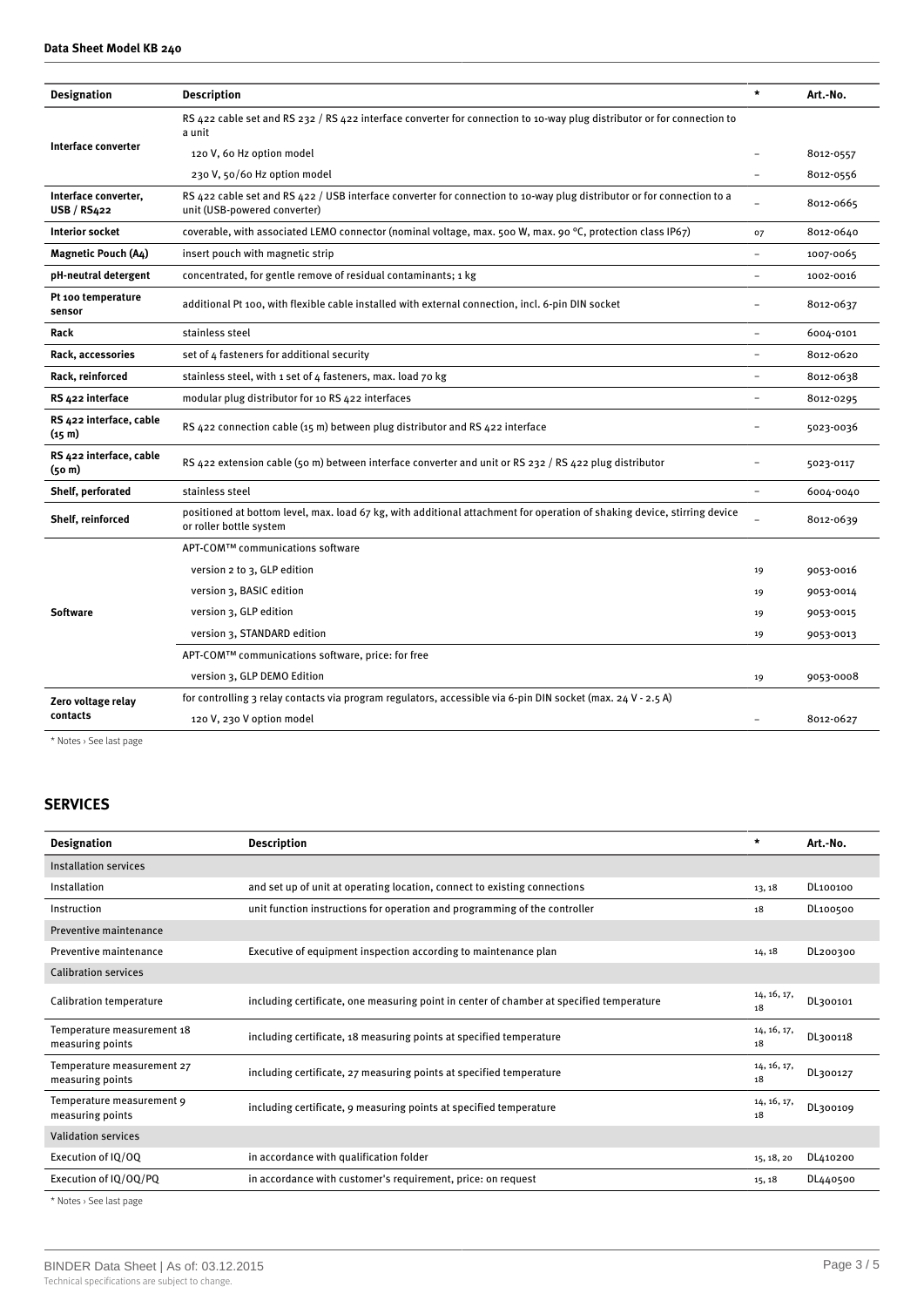#### **Data Sheet Model KB 240**

| <b>Designation</b>                             | Description                                                                                                                                                    | $\star$    | Art.-No.  |
|------------------------------------------------|----------------------------------------------------------------------------------------------------------------------------------------------------------------|------------|-----------|
| Oualification folder IO/OO                     | supporting documents for validation performed by customer, consisting of: IQ/OQ checklists, unit<br>schematics, QM certificate in accordance with ISO 9001     | 15, 18, 20 | 8012-0873 |
| Oualification folder IO/OO/PO                  | supporting documents for validation performed by customer, in accordance with customer's<br>requirement, extension of Qualification folder IQ/OQ by chapter PQ | 15, 18     | 8012-0960 |
| <b>Warranty service</b>                        |                                                                                                                                                                |            |           |
| Extension of the warranty from 2 to 3<br>vears | beginning with the date of delivery, wearing parts are not included                                                                                            |            | DL018041  |
| Extension of the warranty from 2 to 5<br>years | beginning with the date of delivery, wearing parts are not included                                                                                            |            | DL018042  |

\* Notes › See last page